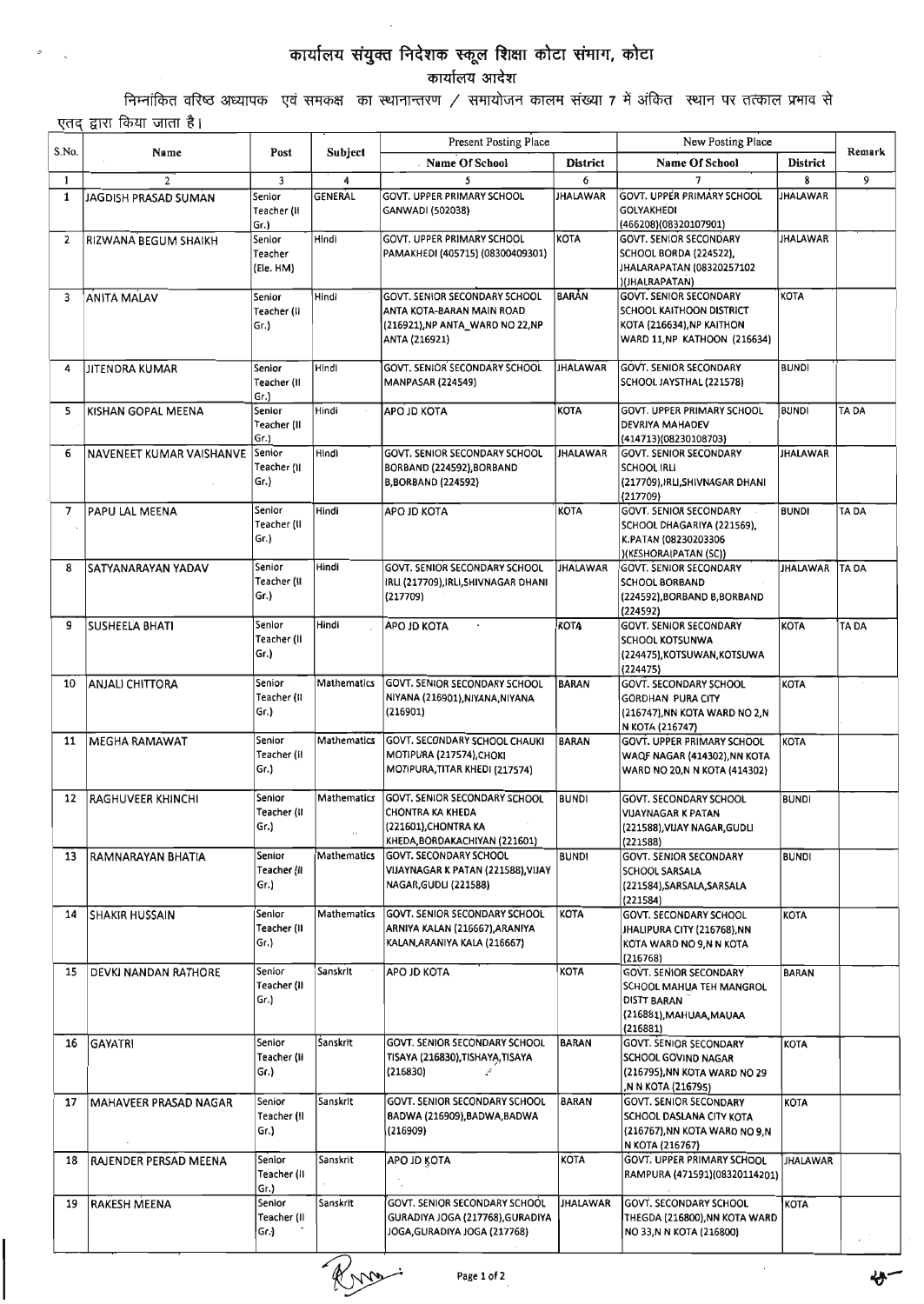| 29 | <b>USHA RATHOD</b>          | Senior      | Sanskrit       | IGOVT. SENIOR SECONDARY SCHOOL  | <b>BARAN</b> | <b>GOVT. SENIOR SECONDARY</b>       | <b>KOTA</b>  |       |
|----|-----------------------------|-------------|----------------|---------------------------------|--------------|-------------------------------------|--------------|-------|
|    |                             | Teacher (II |                | KASBANONERA SHAHBAD BARAN       |              | SCHOOL BASANT VIHAR (216815).       |              |       |
|    |                             | Gr.         |                |                                 |              | KOTA (08300605011) (KOTA            |              |       |
|    |                             |             |                |                                 |              | SOUTH)                              |              |       |
| 21 | KALPANA SHARMA              | Senior      | <b>Science</b> | GOVT. SENIOR SECONDARY SCHOOL   | <b>KOTA</b>  | <b>GOVT, SECONDARY SCHOOL</b>       | <b>KOTA</b>  |       |
|    |                             | Teacher (il |                | BANSYAHEDI (216723), BASYA      |              | DHARMPURA CITY (216758), NN         |              |       |
|    |                             | Gr.         |                | <b>HEDI, BASYAHEDI (216723)</b> |              | KOTA WARD NO 5,N N KOTA             |              |       |
|    |                             |             |                |                                 |              | (216758)                            |              |       |
| 22 | <b>MANISH SINGH RATHORE</b> | Senior      | Science        | APO JD KOTA                     | KOTA         | <b>GOVT. SENIOR SECONDARY</b>       | KOTA         | TA DA |
|    |                             | Teacher (II |                |                                 |              | SCHOOL MAWASA (216621),             |              |       |
|    |                             | Gr.         |                |                                 |              | LADPURA (08300307601                |              |       |
|    |                             |             |                |                                 |              | <b>(ILADPURA)</b>                   |              |       |
| 23 | 'SHILPA SHARMA              | Senior      | Science        | GOVT. GIRLS SECONDARY SCHOOL R. | KOTĄ         | <b>GOVT. SENIOR SECONDARY</b>       | <b>KOTA</b>  | TA DA |
|    |                             | Teacher (II |                | A. C. COLONY KOTA (216804)      |              | <b>SCHOOL ALOD (216668),</b>        |              |       |
|    |                             | Gr.)        |                |                                 |              | KHAIRABAD (08300411002)             |              |       |
|    |                             |             |                |                                 |              | (RAMGANJ MANDI (SC))                |              |       |
| 24 | İSHIVANI KANWAR             | Senior      | Science        | UNDER TRANSFER GOVT, SENIOR     | BUNDI        | GOVT. GIRLS SECONDARY SCHOOL        | <b>KOTA</b>  |       |
|    |                             | Teacher (II |                | SECONDARY SCHOOL LAKHERI BUNDI  |              | R. A. C. COLONY KOTA (216804)       |              |       |
|    |                             | Gr.         |                | (221624) TO GOVT, GIRLS SENIOR  |              |                                     |              |       |
|    |                             |             |                | SECONDARY SCHOOL KAPREN         |              |                                     |              |       |
|    |                             |             |                | (221628) BUNDI                  |              |                                     |              |       |
| 25 | <b>BABU LAL MAHAWAR</b>     | Senior      | Social Science | GOVT. GIRLS SENIOR SECONDARY    | <b>IKOTA</b> | <b>GOVT. GIRLS SECONDARY SCHOOL</b> | <b>IKOTÁ</b> |       |
|    |                             | Teacher (11 |                | SCHOOL SUKET (216665), SUKET    |              | KOTRI GORDHANPURA                   |              |       |
|    |                             | Gr.         |                | ,SUKET (216665)                 |              | (216806),NN KOTA WARD NO 37,N       |              |       |
|    |                             |             |                |                                 |              | N KOTA (216806)                     |              |       |

ह्मकूत उभानान्तरण आदेशो में अंकित कार्मिक तत्काल शाला दर्पण के माध्यम से पूर्व पदस्थापन से नवीन पदस्थापन स्थान पर कार्यमुक्त/कार्यग्रहण कर लेवे।

.<br>उर्वत स्थानान्तरण आदेश निम्नांकित शर्तो के अध्यधीन जारी किये जाते है :–

1– उक्त स्थानान्तण आदेशो में सीधी भर्ती से पदस्थापित परीवीक्षाधीन कार्मिको को कार्यमुक्त/कार्यग्रहण नही किया जावे।

- 2- स्थानान्तरित वरिष्ठ अध्यापक एवं समकक्ष को उसके संबंधित विषय के स्पष्ट रूप से रिक्त पद पर ही कार्यग्रहण कराया जावे। अन्य पद/विषय के विरूद्व कार्यग्रहण नही करवाया जावे।
- 3-राजस्थान स्वेच्छा ग्रामीण शिक्षा सेवा नियम-2010 के तहत पदस्थापित कार्मिको को पदस्थापन नियमो के अनुसार शहरी क्षेत्र के विद्यालय हेतु कार्यमुक्त / कार्यग्रहण नही कराया जावे।
- 4- टीएसपी क्षेत्र से नॉन टीएसपी क्षेत्र में स्थानान्तरण होने पर कार्मिक को कार्यमूक्त/कार्यग्रहण नही करवाया जावे।

5-यदि स्थानान्तरित स्थान पर कार्यरत कार्मिक विधवा/परित्यक्ता/दृष्टिहीन/दोनो पैरो से दिव्यांग/गंभीर बीमारी (कैंसर,ब्रेन ट्यूमर/गुर्दा प्रत्यारोपण) / परीवीक्षाधीन कार्मिक एवं सेवानिवृति में एक वर्ष शेष रहने वाली श्रेणियो में आ रहा हो तो कार्मिक को कार्यमूक्त/कार्यमूकण नही करवाया जावे।

- 6--माननीय न्यायालय से स्थगन प्राप्त कार्मिक /लम्ब सभय से अनुपस्थित कार्मिक /वर्तमान मे अध्ययन अवकाश पर चल रहे कार्मिक/निलंबित कार्मिक को कार्यमुक्त/कार्यग्रहण नही करवाया जावे।
- 7-स्वेच्छा से स्थानान्तरित कार्मिक को योगकाल एवं यात्रा भत्ता देय नही होगा ।
- 8-स्थानान्तरित कार्मिक को शाला दर्पण के माध्यम से ही कार्यमुक्त/कार्यग्रहण करवाया जाने सुनिश्चित करावे।

(सुरेन्द्र सिंह गौड) संयुक्त निदेशक,स्कूल शिक्षा कोटा संभाग कोटा विनांक  $30.8.202$ 

कमांक :संयु.निदे / स्कूल शिक्षा / को / संस्था-3 / स्थानान्तरण / 2021 /  $\bigcup \bigcup \bigcup$ 

प्रतिलिपि निम्नांकित को सूचनार्थ एवं आवश्यक कार्यवाही हेतू प्रेषित है :--

1-विशिष्ठ सहायक माननीय शिक्षा राज्य मंत्री (स्वतंत्र प्रभार) प्रारम्भिक एवं माध्यमिक शिक्षा,राजस्थान जयपूर

- 2-निजी सचिव, प्रमुख शासन सचिव स्कूल शिक्षा एवं भाषा विभाग जयपुर
- 3-शासन उपसचिव शिक्षा ग्रुप-2 विभाग राजस्थान जयपुर
- 4-निदेशक,माध्यमिक शिक्षा राजस्थान बीकानेर
- 5-सिस्टम एनालिस्ट कम्प्यूटर अनुभाग कार्यालय निदेशक माध्यमिक शिक्षा राजस्थान बीकानेर को विभागीय वैबसाईट पर अपलोड किये जाने हेतु
- 6-मुख्य जिला शिक्षा अधिकारी कोटा/बारां/बून्दी/झालावाड
- 7-जिला शिक्षा अधिकारी मुख्यालय (माध्यमिक / प्रांरमिक) कोटा / बारां / बून्दी / झालावाड
- 8-संबंधित मुख्य ब्लॉक शिक्षा अधिकारी......................

10–संबधित संस्था प्रधान / कार्मिक…………………

।1–रक्षित पत्रावली

大人い संयुक्त निदेशक,स्कूल शिक्षा कोटा संभाग कोटा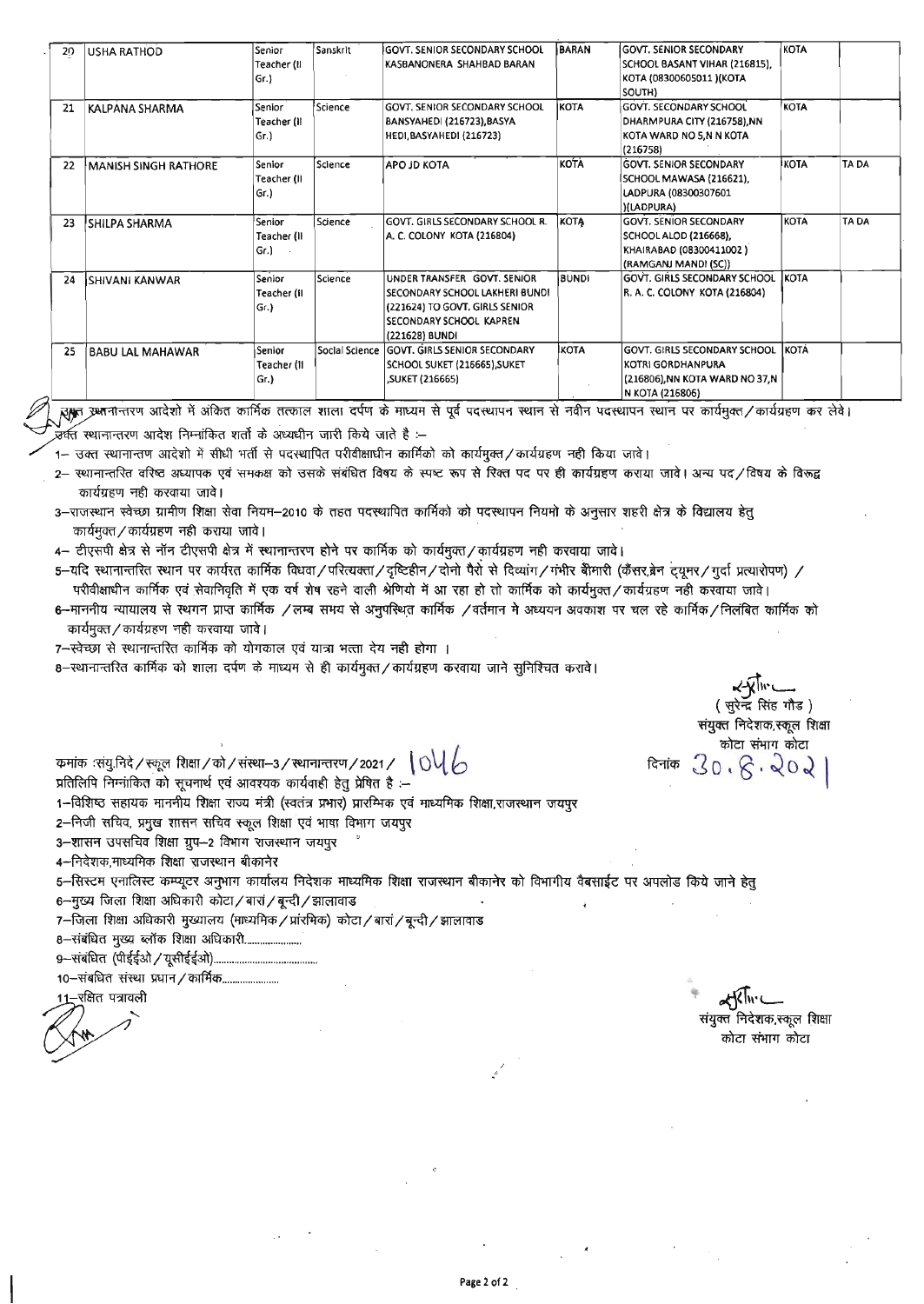## कार्यालय संयुक्त निदेशक स्कूल शिक्षा कोटा संमाग, कोटा<br>कार्यालय आदेश

निम्नांकित वरिष्ठ अध्यापक) एवं समकक्ष का स्थानान्तरण / समायोजन कालम संख्या 7 में अंकित) स्थान पर तत्काल प्रभाव से एतद् द्वारा किया जाता है।

ö

| S.No. | Name                    | Post                           |                       | <b>Present Posting Place</b>              |                 | New Posting Place                                       |                 |             |
|-------|-------------------------|--------------------------------|-----------------------|-------------------------------------------|-----------------|---------------------------------------------------------|-----------------|-------------|
|       |                         |                                | Subject               | <b>Name Of School</b>                     | <b>District</b> | Name Of School                                          | <b>District</b> | Remark      |
| 1     | $\overline{2}$          | 3                              | 4                     |                                           | 6               |                                                         | 8               | 9           |
| 1     | रिवि कुमार बिन्दल       | PET (II Gr.)                   |                       | राउमावि हान्याहेड़ी, छबड़ा, बारां 217577  | Baran           | राउमावि कवाई, बारां 216958                              | <b>Baran</b>    |             |
| 2     | रामलीला मीणा            | PET (II Gr.)                   |                       | राबाउमावि कवाई, बारा 216959               | Baran           | राबाउमावि अटरू, बारां 216961                            | Baran           |             |
| з     | भीमराज धोबी             | Senior<br>Teacher (II<br>Gr.)  | <b>English</b>        | रामावि कलोनी, बारां 217671                | <b>Baran</b>    | रामावि मेरमातालाब, बारा 216938                          | Baran           |             |
| 4     | सौरम चन्देल             | Senior<br>Teacher (II<br>Gr.)  | English               | राउमावि भीलवाड़ा नीचा, बारां 216984       | Baran           | राउमावि दड़ा, बारां 216964                              | Baran           |             |
| 5     | राजेन्द्र कुमार सेन     | Senior<br>Teacher (II<br>Gr.)  | English               | राउमावि ढ़िकवानी, बारां 217676            | Baran           | राउमावि बराना, बारां 216843                             | Baran           |             |
| 6     | काजल शुक्ला             | Senior<br>Teacher (II<br>Gr.)  | English               | राउमावि फूंसरा, बारां 216847              | Baran           | रामावि हानीहेड़ा, बारां 216967                          | Baran           |             |
| 7     | प्रिमबिहारी सुमन        | Senior<br>Teacher (II<br>Gr.)  | English               | राउमावि गदियामेहर, झालावाड़ 225342        | Jhalawar        | राउमावि नियाणा, बारां 216901                            | Baran           |             |
| 8     | मुकेश कुमार मेहरा       | Senior<br>Teacher (II<br>Gr.)  | English               | राउमावि सेवनी, बारां 217651               | Baran           | राबामावि बोहत, बारां 216875                             | Baran           |             |
| 9     | शिवराज पारेता           | Senior<br>Teacher (II<br>Gr.)  | English               | राउमावि किशनपुरा, बारां 216877            | Baran           | राउमावि सोरती मनोहरधाना 224526                          | Jhalawar        | <b>TADA</b> |
| 10    | हरिप्रकाश मीणा          | Senior<br>Teacher (II<br>Gr.)  | English               | राउमावि मण्डिता कोटा , 216708             | Kota            | राउमावि अमलसरा, बारां 216908                            | Baran           |             |
| 11    | दिवेन्द्र कुमार शर्मा   | Senior<br>Teacher (II<br>Gr.)  | English               | राउमावि बृजनगर, बारां 217630              | Baran           | राउमावि सम्बलपुर, बारां 216852                          | Baran           |             |
| 12    | प्रेमप्रकाश गोचर        | Senior<br>Teacher (II<br>Gr.)  | English               | रामावि हानीहेड़ा, बारां 216967            | Baran           | राउमावि फूंसरा, बारां 216847                            | Baran           |             |
| 13    | विमला कुमारी मीना       | Senior<br>Teacher<br>(Ele. HM) | Hindi                 | राउप्रावि धामनिया, बारां 499257           | Baran           | राउमावि घोडीगांव, बारां 216891                          | Baran           |             |
|       | 14   कृष्णमुरारी नागर   | Senior<br>Teacher (II<br>Gr.)  | Hindi<br>$\ddot{\nu}$ | राउमावि सोरसन, बारां 216900               | Baran           | राउमावि ढाबलामोज सुनेल 224662                           | Jhalawar        | TA DA       |
|       | 15  भवानीशंकर सेन       | Senior<br>Teacher (II<br>Gr.)  | Hindi                 | राउमावि बालदड़ा, बारां 216892             | Baran           | राउमावि कचनारा डग 224689                                | Jhalawar        | TA DA       |
|       | 16 धनराज मीणा           | Senior<br>Teacher (II<br>Gr.)  | Hindi                 | रामावि रेनगढ़, बारां 227252               | Baran           | राउमावि बालाखेड़ा, बारां 216893                         | Baran           |             |
|       | 17 राजेन्द्र कुमार मीणा | Senior<br>Teacher (II<br>Gr.)  | Hindi                 | राउमावि लुहारिया, ड़ग, झालावाड़<br>224717 | Jhalawar        | राउमावि कचनारियाकलां, बारां<br>217583                   | Baran           |             |
|       | 18 सुनील कुमार मालव     | Senior<br>Teacher (II<br>Gr.)  | Hindi                 | राउमावि घोड़ीगांव, बारां 216891           | Baran           | रामावि चाचुरनी डग 224698                                | Jhalawar        | <b>TADA</b> |
|       | 19 बुद्धिप्रकाश जोशी    | Senior<br>Teacher (II<br>Gr.)  | Mathematics           | राबामावि बोहत, बारां 216875<br>ø          | Baran           | राबामावि पुराना थाना, सदर बाजार,<br>बारां, बारां 216865 | Baran           |             |
|       | 20 योगेश कुमार शर्मा    | Senior<br>Teacher (il<br>Gr.)  | Mathematics           | राबाउमावि भवरगढ़, बारा 217637             | Baran           | राबामावि बोहत, बारां 216875                             | Baran           |             |
|       | 21 योगेश सोनी           | Senior<br>Teacher (II<br>Gr.)  |                       | Mathematics राउमावि दांता, बारां 225340   | Baran           | राउमावि कोटडीसुण्डा, बारां 216831                       | Baran           |             |
| 22    | निवलकिशोर मीणा          | Senior<br>Teacher (II<br>Gr.)  | Mathematics           | राउमावि हरनावदा शाहजी, बारां 217597       | Baran           | राउमावि बमोरीघाटा, बारा 217601                          | Baran           |             |

Page 1 of 3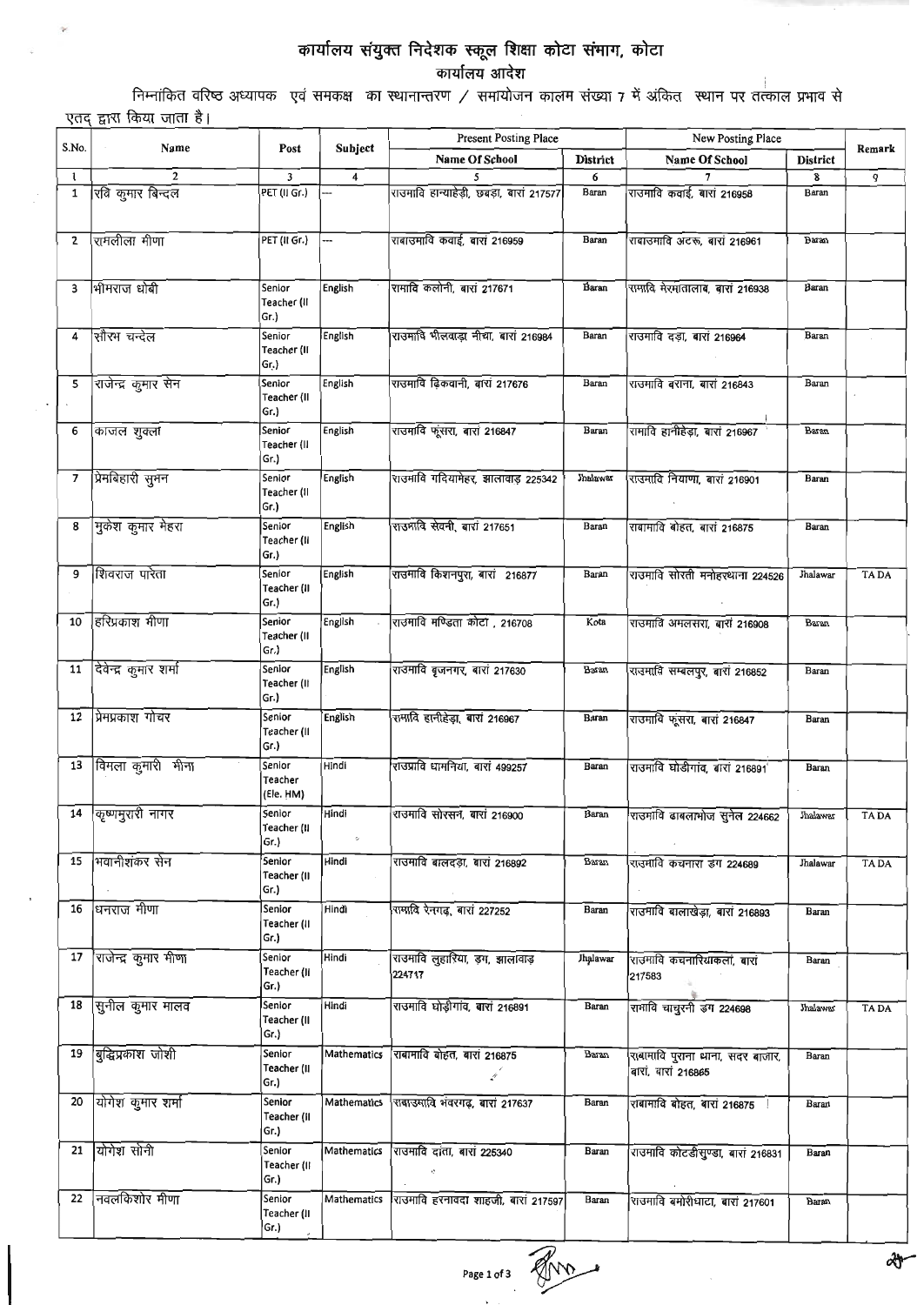| 23 | मुकुटबिहारी नागर      | Senior                         |             | Mathematics राजमावि बोरदा, कोटा 224410                       | Kota                          | राउमावि महलपुर, बारां 216871                     | Baran        |             |
|----|-----------------------|--------------------------------|-------------|--------------------------------------------------------------|-------------------------------|--------------------------------------------------|--------------|-------------|
|    |                       | Teacher (II<br>Gr.)            |             |                                                              |                               |                                                  |              |             |
| 24 | मिहेन्द्र नागर        | Senior<br>Teacher (II<br>Gr.)  |             | Mathematics रामावि अचरावां, बारां 216943                     | Baran                         | रामावि रायपुरिया, बारां 216896                   | Baran        |             |
| 25 | ं विष्णु कुमार चावड़ा | Senior<br>Teacher (II<br>Gr.)  |             | Mathematics रामावि रामपुरिया धामाई, कोटा 224416              | Kota                          | राउमावि पलायथा, बारां 216904                     | Baran        |             |
| 26 | चन्द्रप्रकाश मालव     | Senior<br>Teacher (II<br>Gr.)  | Mathematics | राउमावि रामगढ़, बारां 217617                                 | Baran<br>¥.                   | राउमावि महुआ, बारां 216881                       | <b>Baran</b> |             |
|    | 27 शिमस्वरूप साहू     | Senior<br>Teacher (II<br>Gr.)  |             | Mathematics राउमावि कड़ैयानोहर, बारां 216978                 | Baran                         | राउमावि निपानिया, बारां 216982                   | Baran        |             |
| 28 | जियवर्धन सिंह         | Senior<br>Teacher (II<br>Gr.)  |             | Mathematics रामावि हापाहेड़ी, बारां 216911                   | Baran                         | राउमावि बोरबन्द अकलेरा 224592                    | Jhalawar     | <b>TADA</b> |
| 29 | राधेश्याम दाधीच       | Senior<br>Teacher (II<br>Gr.)  |             | Mathematics राउमावि खजूरनाकलां, बारां 216903                 | Baran                         | रामावि मोरेली अंकलेरा 224558                     | Jhalawar     | <b>TADA</b> |
| 30 | सुनील गुप्ता          | Senior<br>Teacher (II<br>Gr.)  |             | Mathematics राउमावि किशनपुरा, बारां 216877                   | Baran                         | राउमावि ढोटी, बारां 216948                       | Baran        |             |
| 31 | निलेश कुमार नागर      | Senior<br>Teacher (II<br>Gr.)  |             | Mathematics राउमावि जैपला, बारां 216988                      | Baran                         | राउमावि रिछन्दा, बारां 216954                    | Baran        |             |
| 32 | लिलित कुमार नागर      | Senior<br>Teacher (II<br>Gr.)  | Mathematics | राउमावि पटना, बारां 216931                                   | Baran                         | रामावि मेरमाचाह, बारां 216937                    | Baran        |             |
| 33 | किलावती मीणा          | Senior<br>Teacher (II<br>Gr.)  | Sanskrit    | राउमावि आगर, बारां 217681                                    | Baran<br>ż.                   | राउमावि ढ़िकवानी, बारां 217676                   | Baran        |             |
| 34 | मुरारीलाल शर्मा       | Senior<br>Teacher (II<br>Gr.)  | Sanskrit    | रामावि खेड़ली गद्दियान, बारां 499534                         | Baran                         | राउप्रावि निर्मादा, बारां 499535                 | Baran        |             |
| 35 | हिंसराज शर्मा         | Senior<br>Teacher (II<br>Gr.)  | Sanskrit    | रामावि कड़ैया छतरी, बारां 226998                             | Baran                         | राउमावि केरवालिया, बारा 216925                   | Baran        |             |
| 36 | गिंगाधर मेघवाल        | Senior<br>Teacher (II<br>Gr.)  | Sanskrit    | राउमावि अर्ज़न्द, बारां 216950                               | Baran                         | राउप्रावि हरिपुरा, बारां 469123                  | Baran        |             |
|    | 37 किष्णा कुमारी नागर | Senior<br>Teacher (II<br>Gr.)  | Sanskrit    | राउमावि गरड़ा, बारां 217652                                  | Baran                         | राबाउप्रावि पाठेड़ा, बारां 405218                | Baran        |             |
| 38 | रेणुका अग्रवाल        | Senior<br>Teacher (II<br>Gr.)  | Science     | राउमावि भंवरगढ़, बारां 217636                                | Baran                         | राउमावि मियाड़ा, बारां 216829                    | Baran        |             |
| 39 | ओमप्रकाश मीणा         | Senior<br>Teacher (II<br>Gr.)  | Science     | राउमावि गोरधनपुरा, बारां 217587                              | Baran                         | राउमावि किशनपुरा टापरी, बारां<br>216956          | Baran        |             |
| 40 | सरिता खींची           | Senior<br>Teacher (II<br>Gr.)  | Science     | राउमावि मियाड़ा, बारां 216829                                | Baran<br>$\blacktriangleleft$ | राउमावि माथना, बारां 216853                      | Baran        |             |
| 41 | किशनचन्द नागर         | Senior<br>Teacher (il<br>Gr.)  | Science     | रामावि हापाहेड़ी, बारां 216911                               | Baran                         | रामावि बिन्दा अकलेरा 224563                      | Jhalawar     | TA DA       |
| 42 | रामकिशन मीणा          | Senior<br>Teacher (Il<br>Gr.)  | Science     | राउमावि गोडिया मेहर, बारा 217575                             | Baran                         | राउमावि परानियां, बारां 217633                   | Baran        |             |
| 43 | छितरलाल बैरवा         | Senior<br>Teacher (II<br>Gr.)  |             | Social Science राउमावि छजावा, बारां 216946                   | Baran                         | राबामावि पुराना थाना, सदर बाजार,<br>बारां 216865 | Baran        |             |
| 44 | इन्द्रजीत मीणा        | Senlor<br>Teacher<br>(Ele. HM) |             | Social Science राउप्रावि मायथा, बारां 400358<br>. p          | Baran                         | राउप्रावि हरसोली, बारां 469127                   | Baran        |             |
| 45 | दिवकीनन्दन मीना       | Senior<br>Teacher<br>(Ele. HM) |             | Social Science राउप्रावि खेड़ली, बारां 500025                | Baran                         | राउप्रावि खेड़ी, बारां 501571                    | Baran        |             |
| 46 | सुिरेश कुमार शर्मा    | Senior<br>Teacher<br>(Ele. HM) |             | Social Science राबाउप्रावि कायन हाऊस नयापुरा, कोटा<br>466917 | Kota                          | राउप्रावि टांचा, बारां 402534                    | Baran        | <b>TADA</b> |
| 47 | प्रदीप कुमार कपूर     | Senior<br>Teacher              |             | Social Science राउप्रावि बल्हारपुर, बारां 499596             | Baran                         | राउप्रावि चावलखेड़ी, बारां 402626                | Baran        |             |
|    |                       | (Ele. HM)                      |             |                                                              | è                             |                                                  |              |             |

ं उक्त स्थानान्तरण आदेशो में अंकित कार्मिक तत्काल शाला दर्पण के माध्यम से पूर्व पदस्थापन स्थान पे नवीन पदस्थापन स्थान पर कार्यमुक्त / कार्यग्रहण कर लेवे।<br>उक्त स्थानान्तरण आदेश निम्नांकित शर्तो के अध्यधीन जारी किये जाते ह

उक्त स्थानान्तरण आदेश निम्नांकित शर्तो के अध्यधीन जारी किये जाते है :-  $\;$   $_{\sf page\,2\,of\,3}$